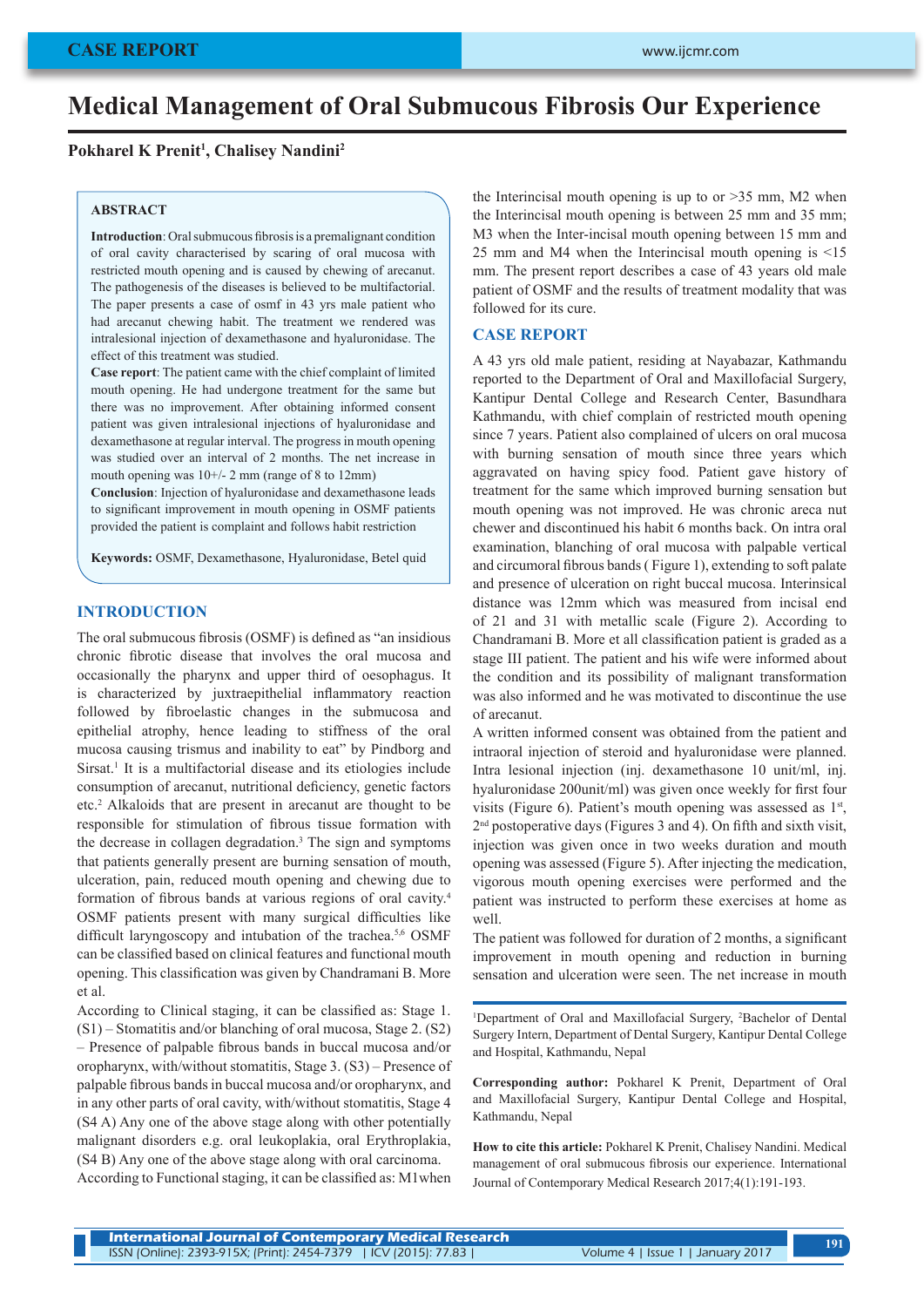opening was 10+/- 2 mm (range of 8 to 12mm). Table 1 depicts the mouth opening of the patient during successive visits. On the day of last appointment there was marked improvement in mouth opening, symptoms improved considerably, oral and palatal mucosa changed to normal and fibrotic scar was noted all over the mouth.

# **DISCUSSION**

Oral Submucous fibrosis is a chronic fibrotic disease and that affects majority of people residing in Indian and South eastern Asian population.8 OSMF is seen in 2%- 30% of the patients affected of oral squamous cell carcinoma.<sup>9</sup> It is estimated that oral submucus fibrosis affects 2.5 million people world wide.10 The overall prevalence rate of the condition in India is estimated to be about 0.2% to 0.5%. It is more prevalent amongst females affecting 1.2-4.57% of females and 0.2-2.3% of males.11 Nepal share close ties with India in relation to Geographical location and has similar culture and tradition. Betel nut chewing and smoking are also very common amongst Nepali population but there is lack of proper research facilities on the prevalence and incidence of oral cancer and precancerous condition. Studies like ours though conducted at small scale and on single patient can definitely aid help for larger studies.

Most of the treatment modalities for OSMF are aimed at providing symptomatic relief to the patient. Habit restriction should be the prime concern before starting with treatment. The basic action of hyaluronidase is breaking down of hyaluronic acid present in the ground substance in connective tissue. It also lowers the viscosity of intercellular cement. Coman et al and James et al conducted similar studies with Hyaluronidase and observed better results as far as trismus and fibrosis were concerned.4 This was the chief reason for selecting hyaluronidase in our study. Injection dexamethasone is also used in our study. It is a steroid that acts as an immune suppressive agent by its antagonistic activity on the soluble factors released by the sensitized lymphocytes succeeding the activation by nonspecific antigens.4

The anti-inflammatory role of Steroids has proven to be beneficial in many inflammatory conditions. Leena James et al in their study concluded that intralesional injection of corticosteriod and hyaluronidase shows better long term results.<sup>4</sup> Various surgical treatment modalities are also followed for curing OSMF. They range from fibrotomy to coronoidectomy. Venkatesh V. Kamath et al suggested that excision of the fibrotic bands and use of interpositional grafts lead to increased oral opening.12

The findings of our study illustrate the advantages of using hyaluronidase with dexamethasone as intra lesional injection, for the improvement of mouth opening. It is a cost effective method and offers minimal complications. However, further research is required in this field for providing evidence based

| Postoperative visit                           | <b>Mouth opening</b> |
|-----------------------------------------------|----------------------|
| 1 <sup>st</sup>                               | 12mm                 |
| 2 <sub>nd</sub>                               | 15mm                 |
| 2rd                                           | 16mm                 |
| 4 <sup>th</sup>                               | 19mm                 |
| 5 <sup>th</sup>                               | $22 \text{ mm}$      |
| 6 <sup>th</sup>                               | $24 \text{ mm}$      |
| Table-1: Mouth opening during successive days |                      |



**Figure-1:** Blanching of right and left oral mucosa



**Figure-2:** preoperative mouth opening; **Figure-3:** mouth opening at second visit



**Figure-4:** mouth opening at third and fourth visit



**Figure-5:** mouth opening at fifth and sixth visit



**Figure-6:** Hyaluronidase and dexamethasone injections